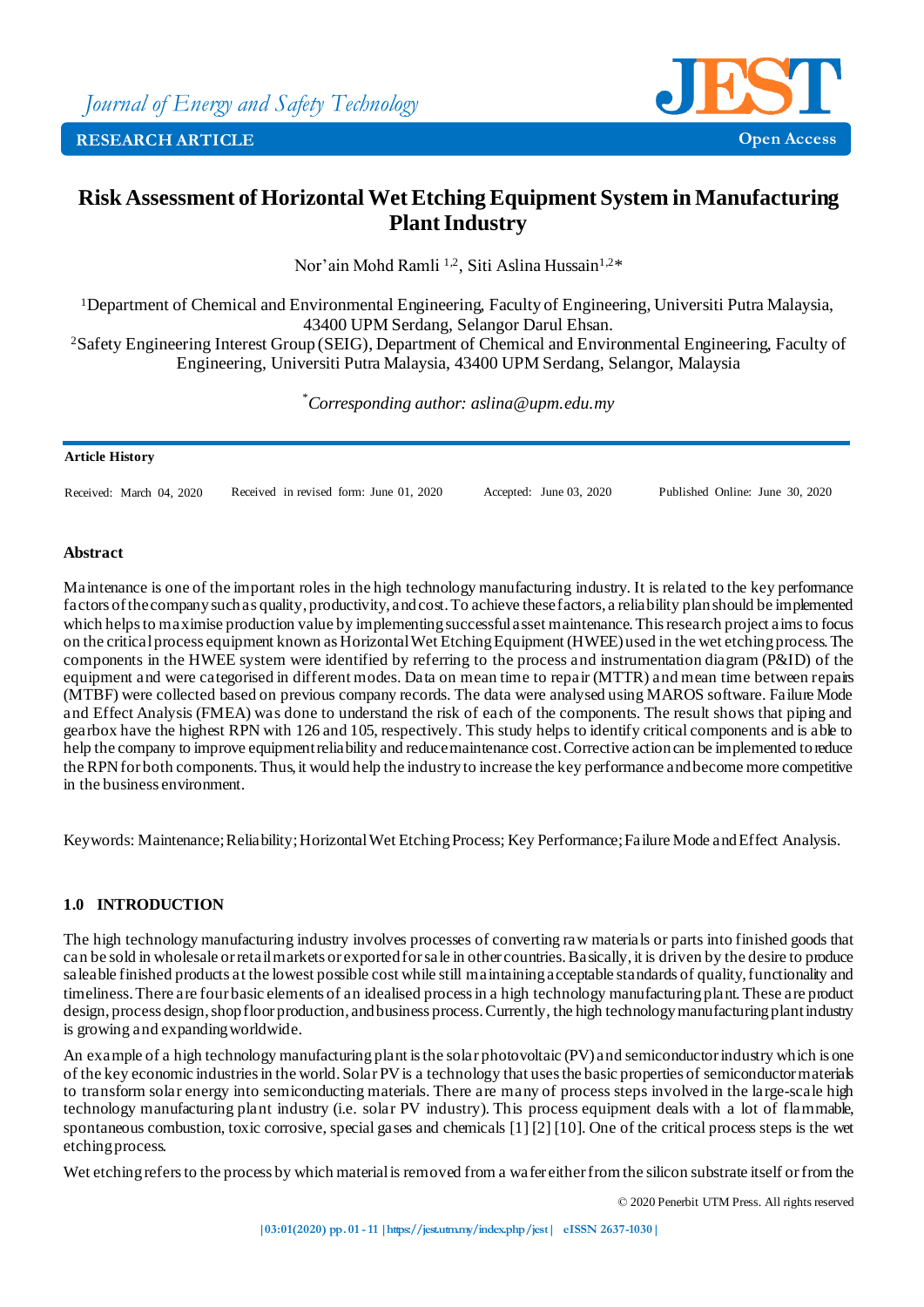film or layer of material on the wafer. This process involves various chemicals or etchants to remove the unwanted material from the wafers. Most wet etching processesin the high technology manufacturing plant industry entail potentially hazardous phenomena including overflow, boiling, bubbling, two-phase swelling, temperature rise, and autocatalytic behaviour [3] [9]. The cause of these hazardous phenomena is related to the strategy of maintenance implemented in the plant.

Plant maintenance should be conducted properly as it plays a vital role in production management. Breakdowns will create problems such as production loss, material loss, need for overtime, need forsubcontracting work, and temporary work shortage [4] [7] [11]. A reliability plan should be implemented in order to achieve these key performance factors. It is a roadmap that helps to maximise production value by implementing successful asset maintenance [5].

In reliability, there are three terms which are always used; maintainability, availability, and failure. Technical maintenance strategies can be divided into several categories; breakdown or corrective run to failure maintenance, preventive maintenance (PM), planned maintenance, proactive maintenance (PrM), condition-based maintenance (CbM), design-out maintenance and reliability centred maintenance (RCM).

Yaasad and his team used the Reliability Centred Maintenance model (RCM) to optimise the maintenance management of equipment while Vishnu andRegikumar conducted a study on Reliability Centred Maintenance (RCM) where the result showed that all critical equipment needs a preventive maintenance strategy rather than scheduled maintenance and breakdown maintenance [11] [12]. RCM is a systematic method to maintain a balance between preventive and corrective maintenance. It also can be characterised by maintaining system functions, identifying failure modes, prioritising functions, and choosing efficient maintenance. The main objective of RCM is to reduce the maintenance cost by focusing on the most important functions of the system.

There are many methods used to improve the reliability of maintenance such as Preventive Maintenance (PM) and Corrective Maintenance (CM) [13]. However, there are limitations to the stated methods for the current study. For example, they lead to excessive costs of maintenance due to an improper maintenance strategy. The most reliable and suitable method to improve the reliability of equipment is by conducting FMEA. Mauro and other researchers had used theFMEA approach in order to optimise the maintenance plan of photovoltaic (PV) systems. Their finding canhelp to improve various failure modes which mostly affect production [6]. Conducting FMEA may also help in minimising operating costs such as maintenance cost and avoid any major downtime that could cause production interruption.

In this research study, FMEA will be used as a method to conduct a risk assessment ofthe critical process equipment known as Horizontal Wet Etching Equipment (HWEE) used in the wet etching process. The process was identified by referring to the process and instrumentation diagram (P&ID) system from industry. FMEA is a tool that helps to identify critical components in equipment andis able to prevent any safety issues such as chemical and gas exposure or explosion.

# **2.0 METHODOLOGY**

A reliability assessment of Horizontal Wet Etching Equipment (HWEE) was carried out to understand the consistency of the equipment in meeting equipment design and requirement and also to prevent production losses. Critical components were identified in the HWEE system by referring to the Process and Instrumentation Diagram (P&ID) as shown in Figure 1. Mean Time To Repair (MTTR) and Mean Time Between Failure (MTBF) data were taken from the Manufacturing Execution System (MES) between 2017 to 2018. MTTR data refers to the average time required to troubleshoot and repair failed equipment while MTBF data is the average time between equipment breakdown. MAROS software [14] was used for this study as it is able to calculate the reliability of the equipment based on the components identified. The software helps to analyse and develop an analysis of the reliability, availability, and maintainability of a system or equipment. Figure 2 shows the MAROS software interface. Figure 3 shows the step flow to conduct the reliability assessment [8]: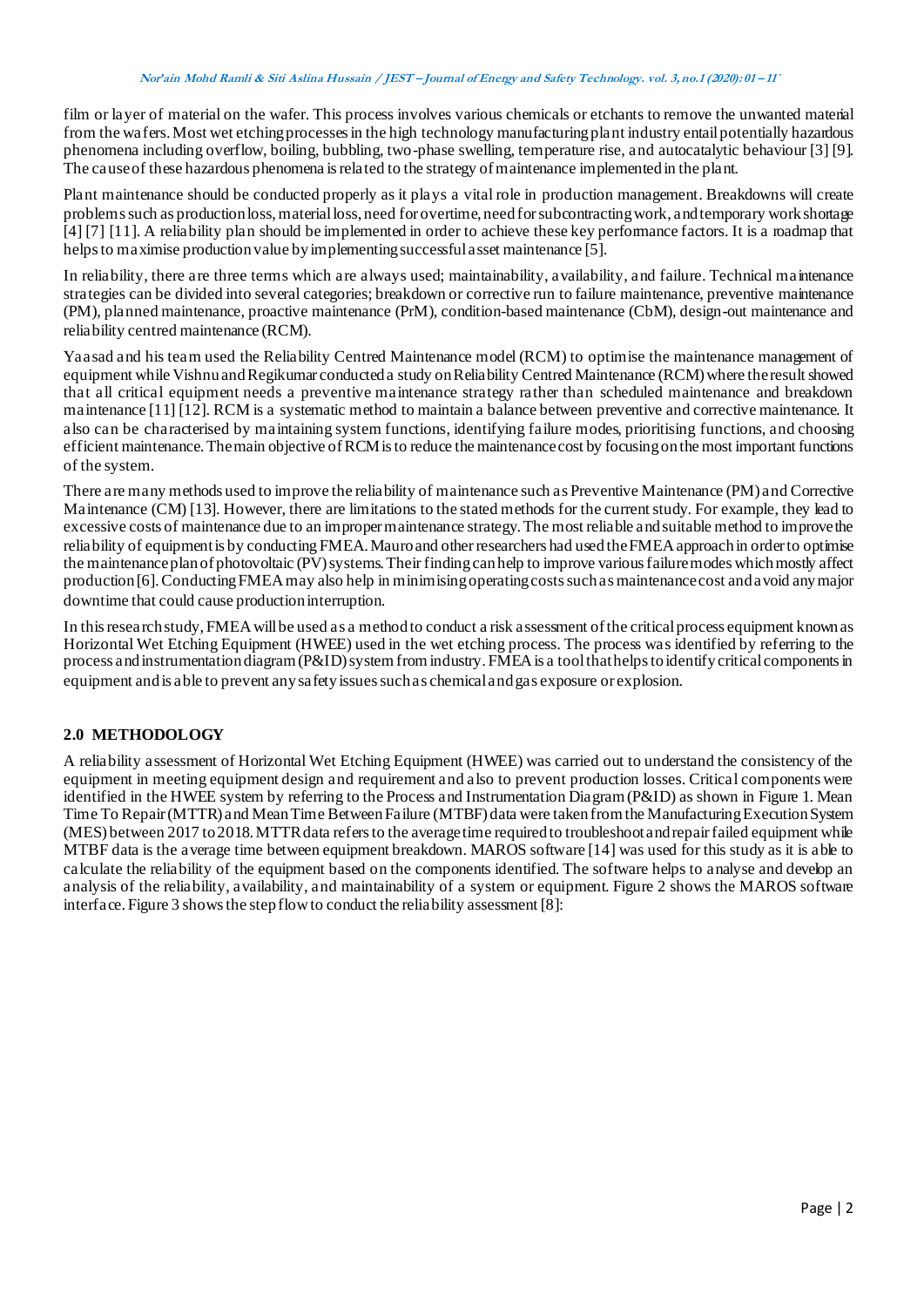**Nor'ain Mohd Ramli & Siti Aslina Hussain / JEST – Journal of Energy and Safety Technology. vol. 3,no.1 (2020): <sup>01</sup> – 11`**



**Figure 1** P&ID of HWEE System



**Figure 2** Interface of MAROS Software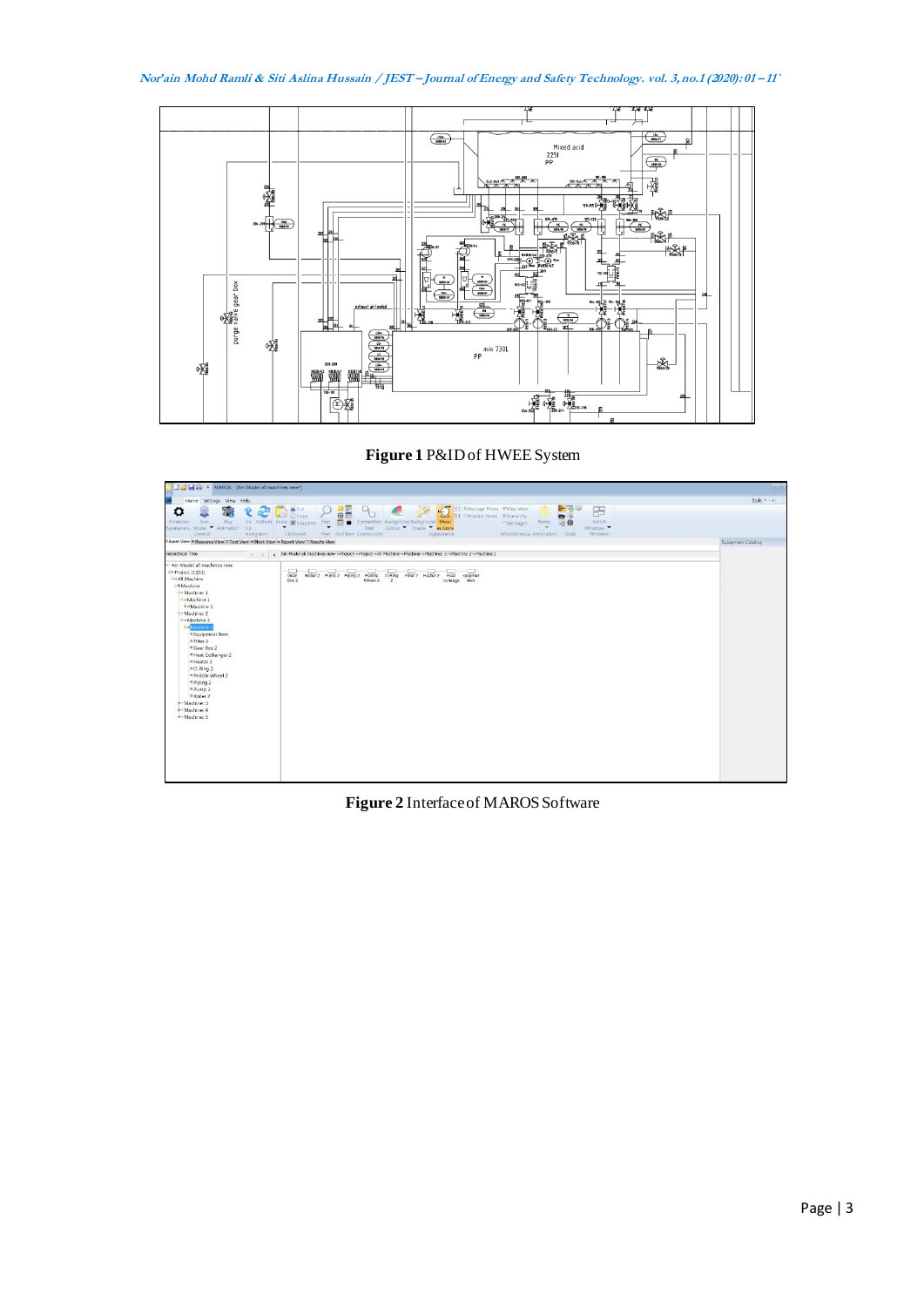



FMEA was established based on the critical components in the HWEE system. The criticality using FMEA is defined by the Risk Priority Number (RPN) which is the combination of ratings; severity of the effects (S), occurrence (O), a nd detection (D) as mentioned in Table 1, Table 2, and Table 3, respectively. Severity relates to the seriousness of the end effect of a component failure, occurrence is the frequency that a malfunctioning event is likely to occur, and detection is the likelihood to detect a potential failure situation before it occurs. RPN is calculated using Equation 1:

 $RPN: S \times O \times D$  (1)

# **Table 1** The Severity ranking criteria

| <b>RANK</b> | <b>DESCRIPTION</b>                                                                 |
|-------------|------------------------------------------------------------------------------------|
| $9 - 10$    | Failure will occur with warning.                                                   |
|             | Safety issue with warning.                                                         |
|             | 100% product recall after installation.                                            |
| $7 - 8$     | Customer dissatisfied.                                                             |
|             | 100% product recall before installation.                                           |
| $5 - 6$     | Customer experiences some dissatisfaction.                                         |
| 4           | Defect noticed by most customers $($ >75%).                                        |
| 3           | Defect noticed by average customers $(-50\%)$ .                                    |
| 2           | Defect noticed by discriminating customers $\left( \langle 25\% \rangle \right)$ . |
|             | No nuisance.                                                                       |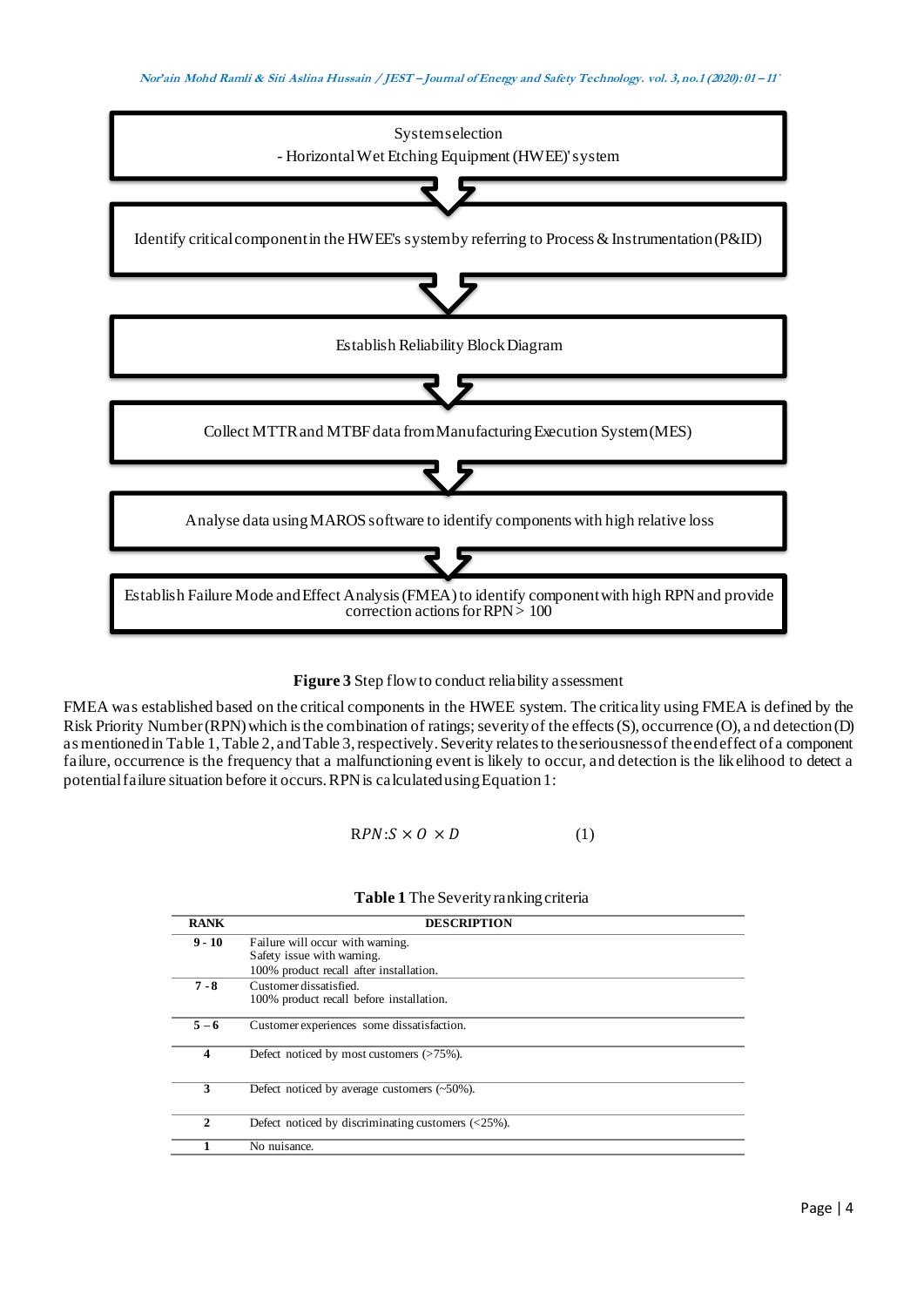| <b>RANK</b> | <b>DESCRIPTION</b>                                                                                                                                             |
|-------------|----------------------------------------------------------------------------------------------------------------------------------------------------------------|
| $9 - 10$    | <b>Very high:</b> Failure is almost inevitable.                                                                                                                |
| $7 - 8$     | <b>High:</b> Generally associated with processes similar to previous processes that have often failed.                                                         |
| $4 - 6$     | <b>Moderate:</b> Generally associated with processes similar to previous processes which have experienced occasional<br>failures, but no in major proportions. |
| 3           | <b>Low:</b> Isolated failures associated with similar processes.                                                                                               |
| 2           | <b>Very Low:</b> Only isolated failures associated with almost identical processes.                                                                            |
|             | <b>Remote:</b> Failure is unlikely. No failures ever associated with almost identical processes.                                                               |

#### **Table 2** The Occurrence ranking criteria

## **Table 3** The Detection ranking criteria

| <b>RANK</b>  | <b>DESCRIPTION</b>                                                                                                                                                         |
|--------------|----------------------------------------------------------------------------------------------------------------------------------------------------------------------------|
| 10           | No known controls available to detect failure mode.                                                                                                                        |
| 9            | Weekly monitoring schedule is in place, but there are no available prevention controls.                                                                                    |
| 8            | Daily monitoring schedule is in place, but there are no available prevention controls                                                                                      |
| 7            | Daily monitoring schedule is in place with regular PM monitoring.                                                                                                          |
| 6            | Reliability Modeling System used (Equipment Monitoring).                                                                                                                   |
| 5            | Failure analysis tools employed regularly, such as vibration analyzer, thermal scanner, oscilloscope, etc.                                                                 |
| 4            | Controlled and monitored set-up with first article check (for set-up causes only).                                                                                         |
| 3            | Potential cause has a real-time feedback; the correction has a human intervention. Real-time feedback means that<br>there is a built-in alarm (audible or visual display). |
| $\mathbf{2}$ | Potential cause has a real-time feedback; the machine automatically corrects the error.                                                                                    |
| 1            | The system has built-in Fault Detection Controls.                                                                                                                          |

## **3.0 RESULTS AND DISCUSSION**

There were eight critical components identified in the system; gearbox, roller, pump, piping, paddle wheel, O-ring, filter, and heat exchanger. These components were categorised based on two different modes, which are critical and degraded. Critical mode is referring to the 100% losses to production, and degraded mode is referring to if the impact is only some portion (i.e. 50%) of the production loss. The selection of the percentage is based on the criticality of the components that will affect the performance or reliability of the equipment that leads to major downtime in production. The main eight components are as shown in Figure 4 and known as the Reliability Block Diagram (RBD) of the HWEE system.



**Figure 4** Reliability Block Diagram (RBD) of HWEE system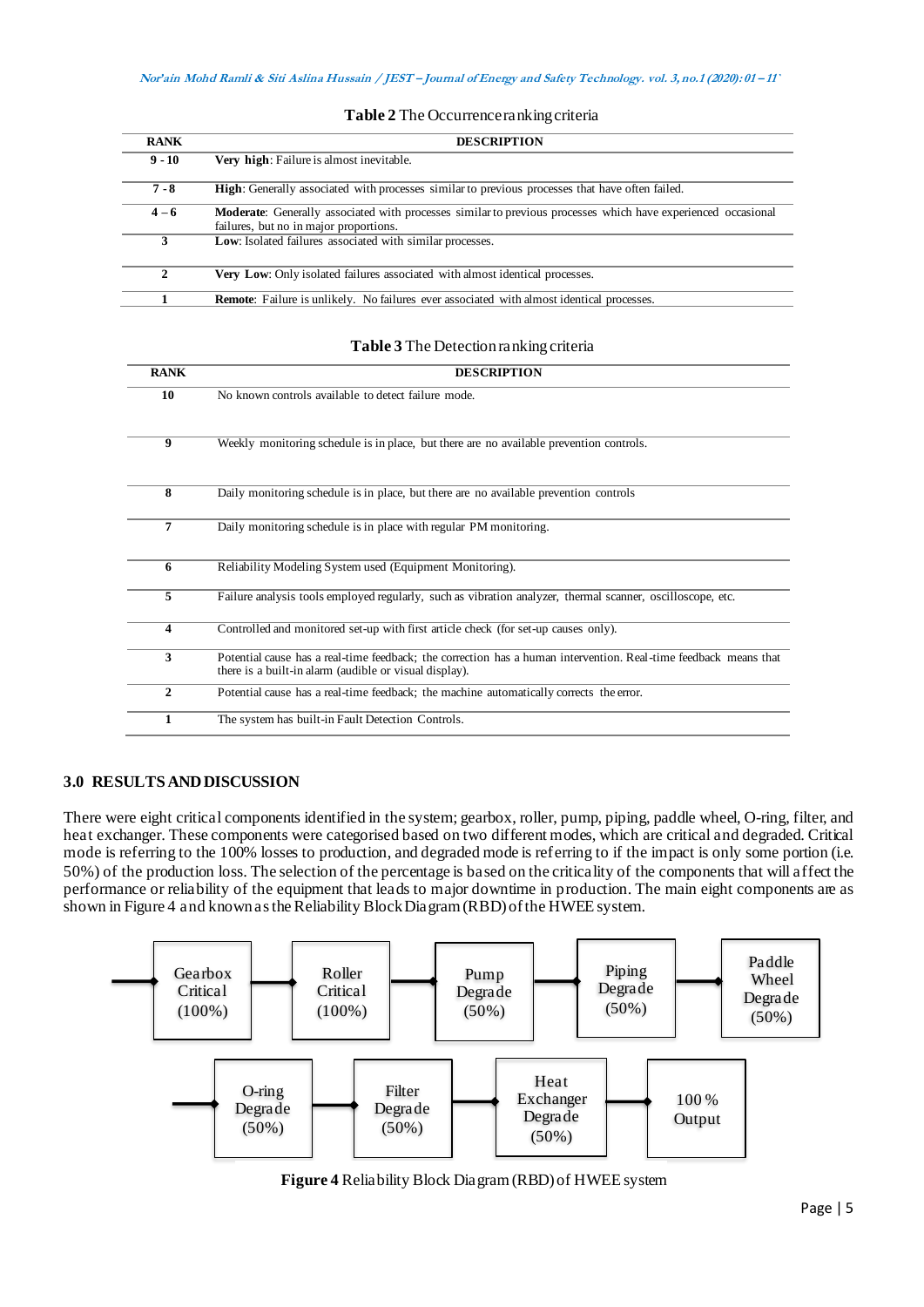#### **Nor'ain Mohd Ramli & Siti Aslina Hussain / JEST – Journal of Energy and Safety Technology. vol. 3,no.1 (2020): <sup>01</sup> – 11`**

Based on the RBD, the gearbox and filter were identified as critical while the roller, pump, piping, paddle wheel, O-ring, and heat exchanger were identified as degraded. The identification of the components in the HWEE system enables a reliability assessment to be carried out. Table 4 shows the MTBF and MTTR data of the HWEE components from the Manufacturing Execution System (MES) record.

| Component      | Mode     | <b>MTBF</b> (days) | <b>MTTR</b> (hour) |
|----------------|----------|--------------------|--------------------|
| Gearbox        | Critical | 90                 | 14.01              |
| Roller         | Critical | 180                | 9.79               |
| Pump           | Degraded | 290                | 2.10               |
| Piping         | Degraded | 60                 | 15.75              |
| Paddle Wheel   | Degraded | 10                 | 0.63               |
| $O$ -ring      | Degraded | 270                | 14.73              |
| Filter         | Degraded | 60                 | 0.63               |
| Heat Exchanger | Degraded | 200                | 4.50               |

| Table 4 MTBF and MTTR data of the HWEE components |
|---------------------------------------------------|
|---------------------------------------------------|

MTBF is a basic measure of a system's reliability. MTTR is the expected time to recover a system from a failure. This includes the time to diagnose the problem by an onsite technician or the time it takes to physically repair the system. The MTBF and MTTR data show that the pump has the highest MTBF number at 290 days while the paddle wheel has the lowest MTBF at only 10 days. Thismeans that the pump has a longer reliability compared to the paddle wheel as pump maintenance has been done by replacing the impeller material from PP to PVDF. For MTTR, piping has the highest number at15.75 hours and paddle wheel and filter havethe lowest MTTR number at only 0.63 hours.

From the MAROS simulation [14], the components with high relative loss are piping and gearbox with 31.81% and 29.79% relative loss, respectively, as depicted in Figure 5. Piping has the highest relative loss due to a leaking issue which causes production downtime to carry out repairs. The leakonlyoccurs at the weldingjoint area on the piping. The component with low relative loss is the pump with 0.83% relative loss. This is because the design of the pump is compatible with the operating parameters and process design of the HWEE system. The impeller used in the pump is made fromPVDF.



**Figure 5** Invidual component in HWEE system based on relative loss

Failure mode and effect analysis (FMEA) can be established in order to analyse the risk and failure modes from the components listed. All the information from MAROS software [14] can be used to determine the impact each failure would have on the product; thus, improvements can be made to the product design and reliability of the system. Table 5 shows the FMEA for each component in the HWEE system. Only two components i.e. piping #1 and gearbox #3 show RPN > 100 and corrective actions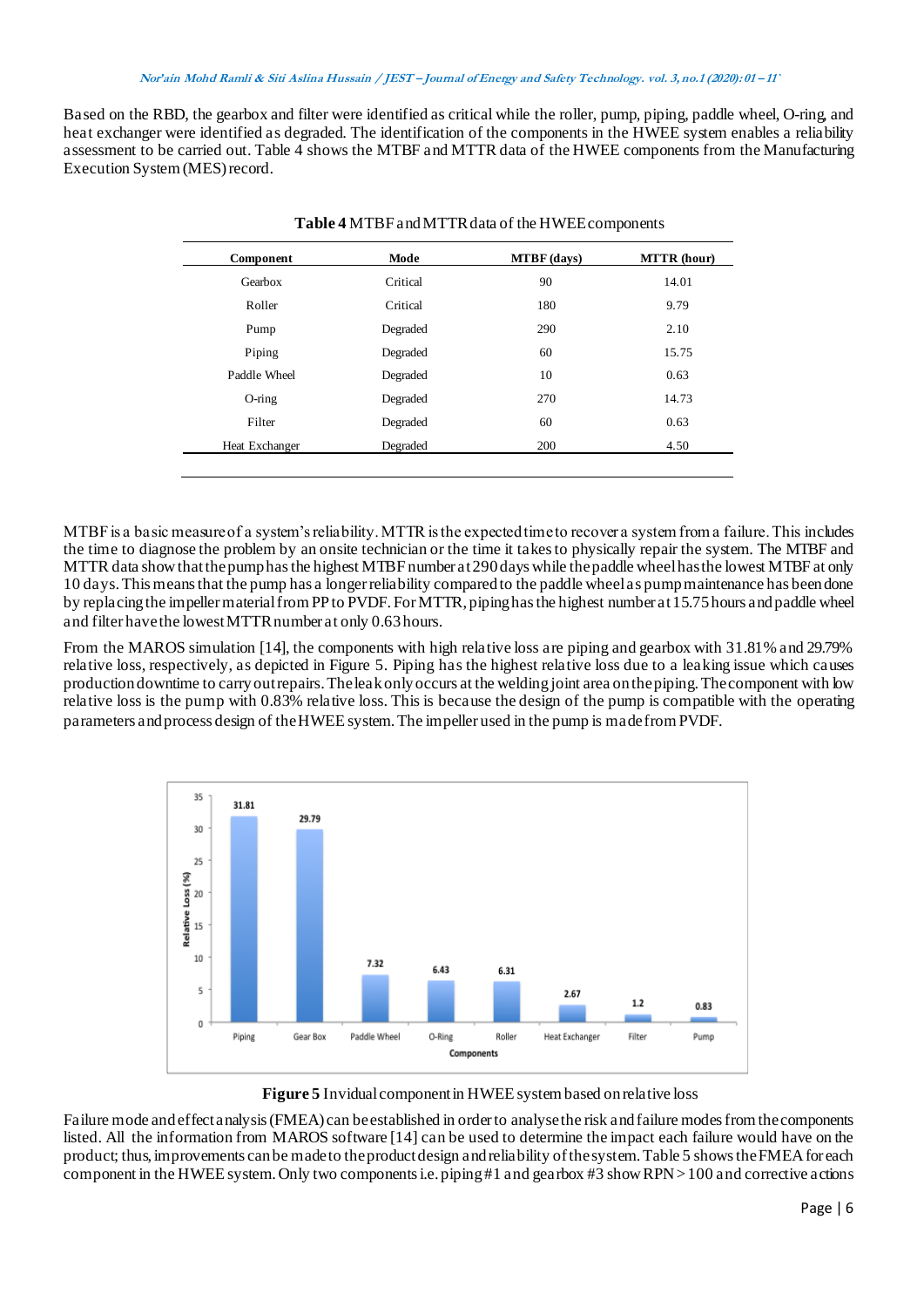have been taken to improve the maintenance of the system. There are eight components in the HWEE system and total of 17 failure modes havebeen identified for each of the components.

|                   |                                              |                                                   |                                                                 | <b>Current Design Controls</b>                     |                                                         |                  |                |                |     |
|-------------------|----------------------------------------------|---------------------------------------------------|-----------------------------------------------------------------|----------------------------------------------------|---------------------------------------------------------|------------------|----------------|----------------|-----|
| Component         | <b>Potential</b><br><b>Failure</b><br>Mode # | <b>Potential Failure</b><br>Mode                  | <b>Potential Cause(s)/</b><br>Mechanism(s) of<br><b>Failure</b> | Prevent                                            | <b>Detect</b>                                           | Severity         | Occur          | Detect         | RPN |
|                   | #5                                           |                                                   | Friction between the<br>rollers                                 | None                                               | Visual inspection                                       |                  | $\overline{2}$ | $\tau$         | 98  |
|                   | #6                                           | Broken roller                                     | Worn out roller                                                 | None                                               | Visual inspection                                       | $\boldsymbol{7}$ | $\overline{2}$ | $\overline{7}$ | 98  |
| Roller            | #7                                           |                                                   | Manual handling of the<br>roller by technicians                 | None                                               | Visual inspection                                       |                  | $\overline{2}$ | $\overline{7}$ | 98  |
|                   | #8                                           | Bend roller                                       | Expose to high vapor of<br>$H_2O_2$                             | Auto drain system                                  | Visual inspection                                       | $\overline{7}$   | $\mathbf{1}$   | $\overline{7}$ | 49  |
|                   | #9                                           | Inaccurate dimension<br>of roller                 | Fabrication issue                                               | None                                               | Visual inspection<br>using roller jig                   | $\tau$           | 2              | 5              | 70  |
| Pump              | #10                                          | Low flowrate                                      | Broken impeller                                                 | Change the<br>impeller material<br>from PP to PVDF | Machine real time<br>feedback: Alarm on<br>low flowrate | 5                | $\overline{2}$ | 3              | 30  |
|                   | #11                                          | Low level of chemical<br>in the process bath      | Broken impeller                                                 | Change the<br>impeller material<br>from PP to PVDF | Machine real time<br>feedback: Alarm on<br>low flowrate | 5                | $\overline{c}$ | 3              | 30  |
| Paddle<br>wheel   | #12                                          | Inaccurate reading of<br>actual flowrate          | Broken blade                                                    | None                                               | Machine real time<br>feedback: Alarm on<br>low flowrate | $\overline{4}$   | $\overline{2}$ | 3              | 24  |
| $O$ -ring         | #13                                          | Degradation of roller<br>$O$ -ring                | Mixing of incompatible<br>O-ring in material the<br>modules     | None                                               | Visual inspection                                       | $\overline{7}$   | $\overline{c}$ | $\overline{7}$ | 98  |
| Filter            | #14                                          | Low flow circulation                              | Filter clogged                                                  | Scheduled<br>replacement of<br>filter              | Machine real time<br>feedback: Alarm on<br>low flowrate | 5                | $\overline{2}$ | 3              | 30  |
|                   | #15                                          |                                                   | Sludge build up                                                 | Scheduled<br>replacement of<br>filter              | Machine real time<br>feedback: Alarm on<br>low flowrate | 5                | $\overline{2}$ | 3              | 30  |
| Heat<br>exchanger | #16                                          | Chemical concentration<br>is out of specification | Heat exchanger leak                                             | Scheduled<br>replacement of<br>heat exchanger      | Chemical<br>concentration<br>Sampling analysis          | $\overline{4}$   | $\mathbf{1}$   | 6              | 24  |
|                   | #17                                          | Dilution in the process<br>bath                   | Heat exchanger leak                                             | Scheduled<br>replacement of<br>heat exchanger      | Chemical<br>concentration<br>Sampling analysis          | $\overline{4}$   | 1              | 6              | 24  |

## **Table 5** FMEA on HWEE components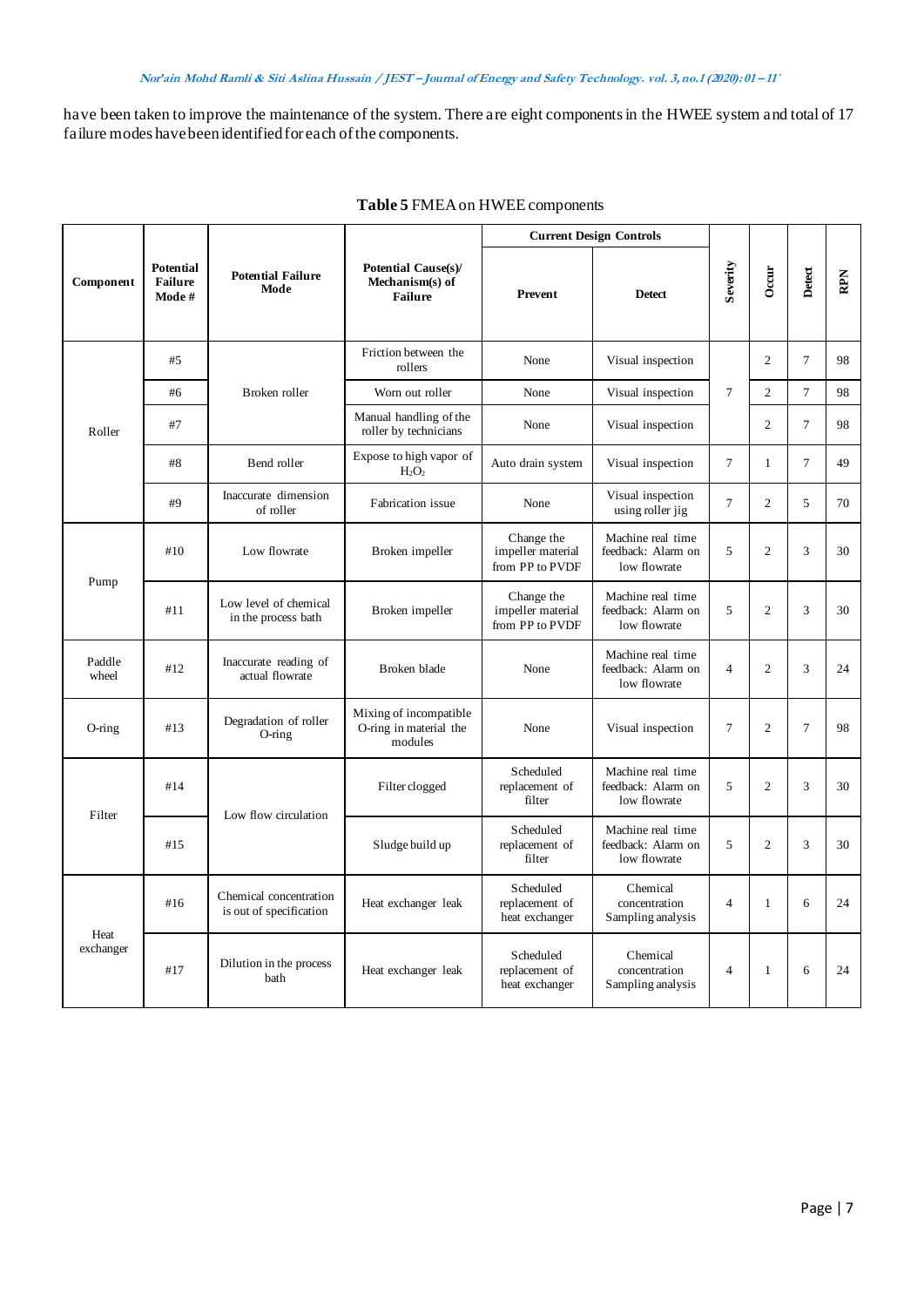#### **Table 5** FMEA on the HWEE components (cont.)

| Component | <b>Potential</b><br><b>Failure</b><br>Mode# | <b>Potential</b><br><b>Failure</b><br>Mode                                       |                                                            | <b>Current Design</b><br><b>Controls</b> |                                                          |                |                |                |     |                                                                                        |          |                |                |     |
|-----------|---------------------------------------------|----------------------------------------------------------------------------------|------------------------------------------------------------|------------------------------------------|----------------------------------------------------------|----------------|----------------|----------------|-----|----------------------------------------------------------------------------------------|----------|----------------|----------------|-----|
|           |                                             |                                                                                  | <b>Potential</b><br>Cause(s)<br>Mechanism(s)<br>of Failure | Prevent                                  | <b>Detect</b>                                            | Severity       | Occur          | Detect         | RPN | Corrective<br>Action(s)                                                                | Severity | Occur          | Detect         | RPN |
| Piping    | #1                                          | Leaking of<br>chemical<br>from the<br>piping<br>installed at<br>the<br>equipment | Poor welding<br>at the joint<br>area on the<br>piping      | None                                     | Machine<br>real time<br>feedback:<br>Alarm on<br>leaking | $\overline{7}$ | 6              | 3              | 126 | Conduct<br>thermal<br>stress on<br>the piping<br>and<br>improve<br>welding<br>material | 5        | 6              | 3              | 90  |
|           | #2                                          |                                                                                  | Incompatible<br>piping<br>material                         | None                                     | Visual<br>inspection                                     | $\overline{7}$ | 3              | 3              | 63  | N/A                                                                                    | N/A      | N/A            | N/A            | N/A |
| Gearbox   | #3                                          | Chemical<br>penetrate<br>into the<br>gearbox                                     | Broken seal in<br>the gearbox                              | Scheduled<br>replacement<br>of gearbox   | Visual<br>inspection                                     | 5              | 3              | $\overline{7}$ | 105 | Change the<br>seal<br>material of<br>the<br>gearbox                                    | 5        | $\overline{c}$ | $\overline{7}$ | 70  |
|           | #4                                          | Gearbox<br>finger<br>broken                                                      | Friction<br>between the<br>rollers                         | Scheduled<br>replacement<br>of gearbox   | Visual<br>inspection                                     | 5              | $\overline{2}$ | $\overline{7}$ | 70  | N/A                                                                                    | N/A      | N/A            | N/A            | N/A |

Figure 6 represents the overall Risk Priority Number (RPN) for the failure modes of each of the components in the HWEE system. The highest RPN is 126, which refers to the piping component where the potential failure mode is chemical leakage from the piping installed on the equipment. The potential cause for the failure is poor welding at the joint area of the piping. There is no control for the leakin terms of prevention, but it can be detected by an alarm on the equipment.

The gearbox has the second highest RPN at 105 where the potential failure mode is chemical penetrationinto the gearbox. The failure mechanism is a broken seal in the gearbox which will allow chemicals to attack or penetrate the gearbox. The recommended action for preventing or reducing the occurrence of this failure is changingthe seal material to another suitable material which can protect the gearbox and withstand the chemicals. The current prevention method is by maintenance where a scheduled replacement of the gearbox is carried out every 4 years based on data collection. Gearbox failure is detected by visual inspection.

Potential failure modes with a RPN of more than 100 can be reduced to less than 100 by taking the appropriate corrective action. As discussed earlier in the FMEA, potential failure modes #1 and #3 have RPN of more than 100. Failure mode #1 represents the piping component and the potential failure mode is leaking with an original RPN of 126. The RPN can be reduced to 90 whereby the severity is reduced from 7 to 5 by conducting thermal stress treatment on the piping and improving the welding method and material. Failure mode #3 refersto the gearbox component where the potential failure mode is chemical penetration into the gearbox. Changing or replacing the seal material of the gearbox can reducethe RPN by reducing the occurrence from 3 to 2. Thus, the RPN can be reduced from 105 to 70.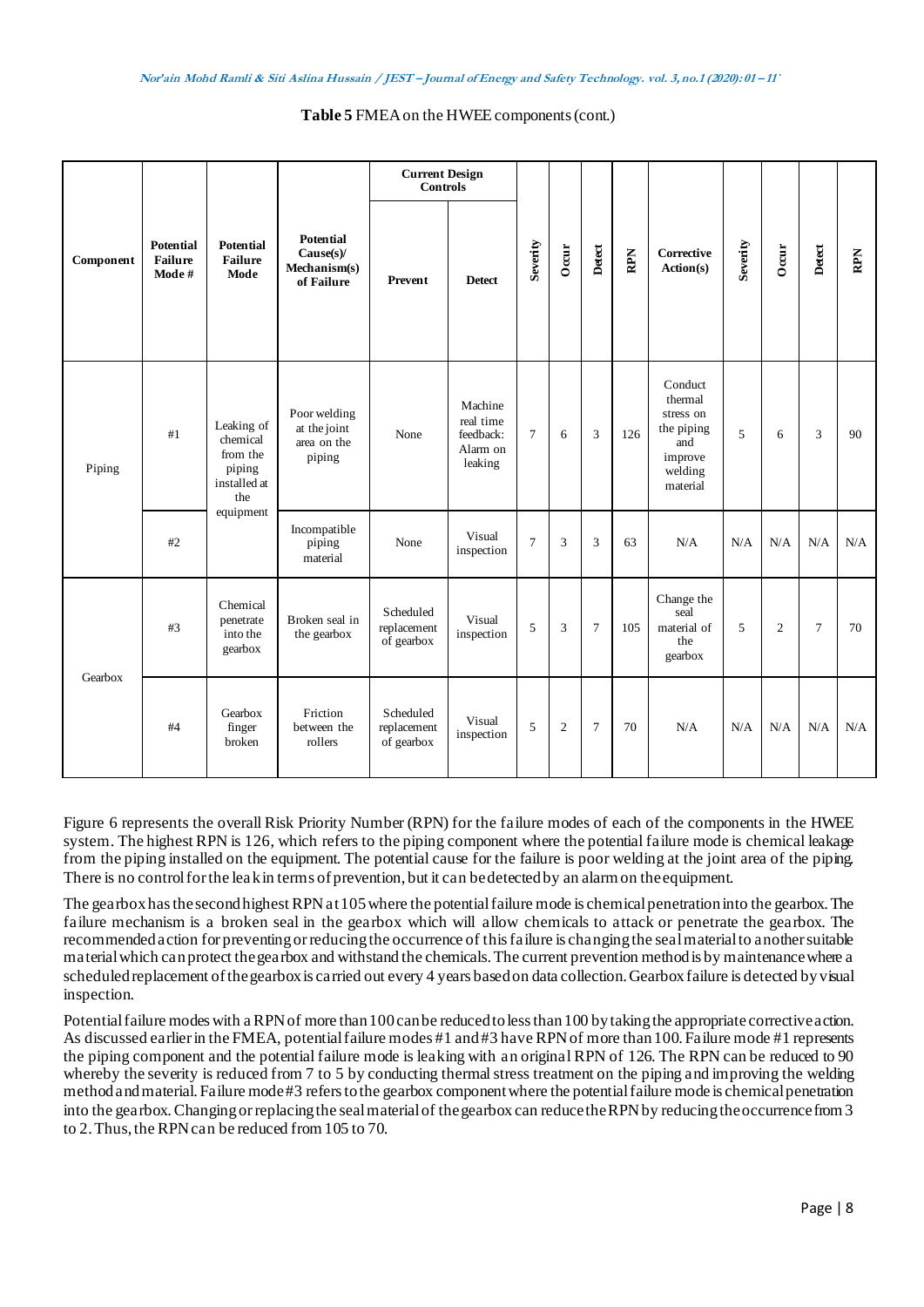

**Figure 6** RPN calculated from FMEA

As discussed earlier, the RPN for potential failure modes #1 and #3 are reduced from 126 to 90 and 105 to 70, respectively, as shown in Figure 7. The RPN are reduced due to the implementation of the described corrective actions. Another corrective action that might be able to reduce the RPN for piping leakage is installinga coupling between the joint area of the welding on the piping. For the gearbox, instead of replacing the seal material, another corrective action that can be taken is monitoring the gearbox performance usinga vibration meter and definingthe limits for replacement.Other potential failure modes with RPN of less than 100 do not require corrective action. The target RPN of 100 is based on a common industrial target in order to achieve low RPN and higher reliability.

Therefore, by conducting FMEA, potential ha zardous impact such as chemical leakage from the piping, human handling during pipe welding, and replacing the gearbox can be minimised or avoided. It can benefit the industry in terms of achieving key performance such as cost, productivity, and quality.



**Figure 7** Comparison of original RPN and new RPN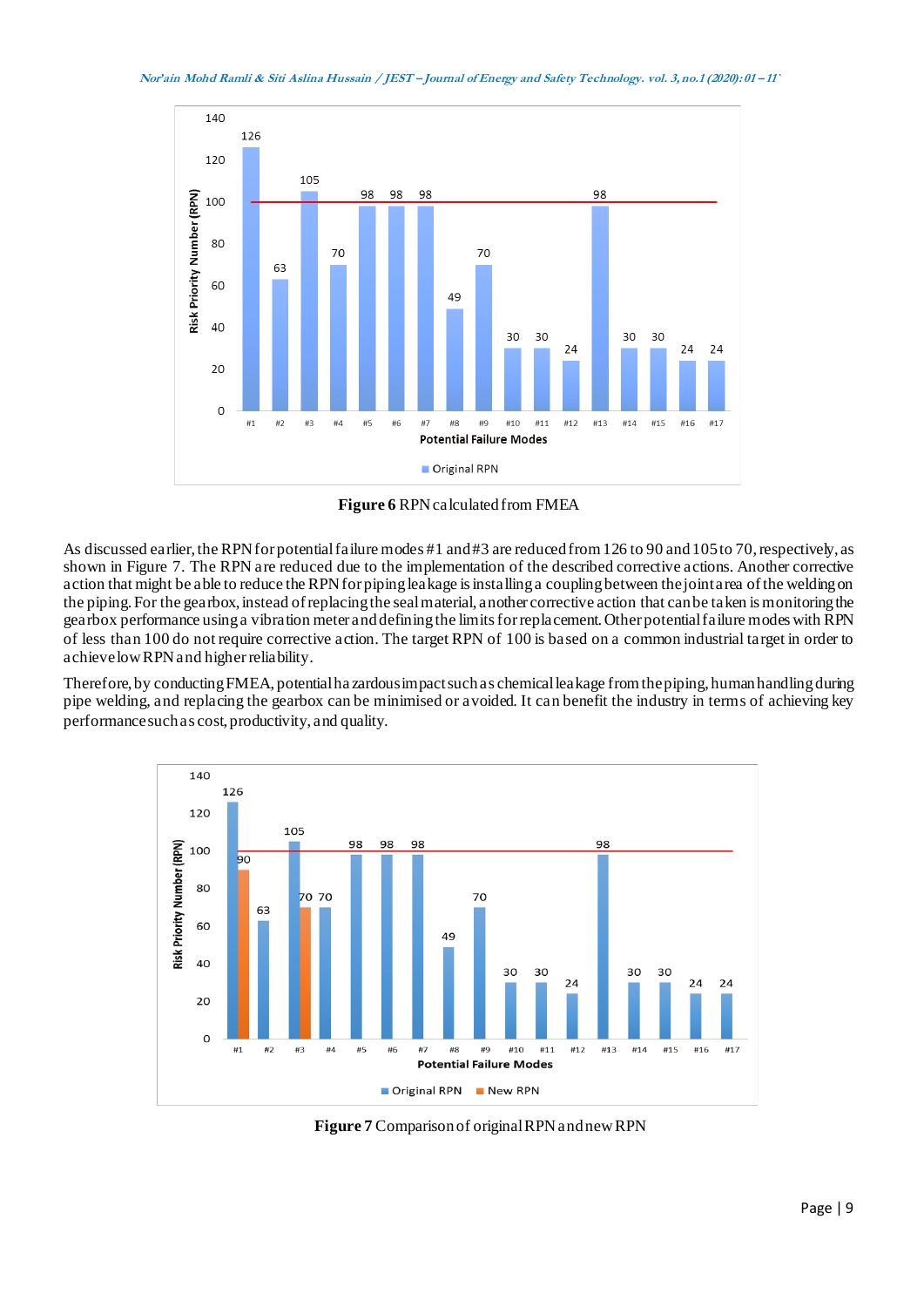#### **CONCLUSION**

The critical componentsin the HWEE equipment are identified usingMTTR and MTBF data. The reliability assessment of the components is carried out and the assessment shows that two components which have high relative loss are the piping and gearbox. With that, potential failure modes are identified, which show that both components have high RPN from FMEA. Corrective actions havebeen taken for both components in order to improve the RPN by conducting thermal stress on the piping and improving the welding method and material for the piping, while the seal material in the gearbox is replaced. The implementation of the above corrective actions could help reduce the RPN to less than 100. Therefore, the investigation ofthe critical components hassuccessfully identified and preventedlosses in terms of maintenance cost. Among the limitation ofthe study is the inability to include details of the piping failure. This is due to a limitation in the metrology tool to analyse the root cause of the piping failure in the etching process equipment.In the future, an advance tool for root cause analysis can be used, and thus for further reliability assessment.

#### **Acknowledgements**

This work was carried out with data coming from the respective High Technology Manufacturing Company, Department of Chemical & Environmental Engineering, Universiti Putra Malaysia and Process Safety and Loss Prevention Programme. We would like to thank them all heartily.

#### **List of Abbreviations**

- PV Solar Photovoltaic
- HWEE Horizontal Wet Etching Equipment
- FMEA Failure Mode and Effect Analysis
- MES Manufacturing Execution System
- PVDF Polyvinylidene fluoride
- RPN Risk Priority Number
- MTTR Mean Time to Repair
- MTBF Mean Time between Repair
- P&ID Process & Instrumentation Diagram
- PM Preventive maintenance
- PrM Proactive maintenance
- CbM Condition based maintenance
- RCM Reliability centered maintenance

#### **References**

- [1] Akarslan, F. 2011. '*Photovoltaic Systems and Applications, Modelling and Optimization of Renewable Energy Systems'.* Intech, Croatia.
- [2] Alizadeh, S. & Sriramula, S. 2018. Impact of Common Cause Failure on Reliability Performance of Redundant Safety Related Systems Subject to Process Demand. *Reliability Engineering and System Safety*. *172* (December 2017): 129–150.
- [3] Hacke, P., Lokanath, S., Williams, P., Vasan, A., Sochor, P., Tamizhmani, G. & Kurtz, S. 2018. A Status Review of Photovoltaic Power Conversion Equipment Reliability, Safety, And Quality Assurance Protocols. *Renewable and Sustainable Energy Reviews*. 82 (July 2017): 1097–1112.
- [4] Jiang, Z., Zhou, T., Zhang, H., Wang, Y., & Cao, H. 2016. Reliability and Cost Optimization for Remanufacturing Process Planning. *Journal of Cleaner Production*. *135*: 1602–1610.
- [5] Kenneth B. 2016. *'Equipment Reliability Principles. Rethinking Bhopal, A Definitive Guide to Investigating, Preventing, and Learning from Industrial Disasters'.* 21-63. Elsevier, Oxford, United Kingdom.
- [6] Mauro V., Vittorio C., Lucrezia A. & Vito I. 2017. Optimization of Photovoltaic Maintenance Plan by Means of a FMEA Approach Based on Real Data. *Journal of Energy Conversion and Management*. 152: 1-12.
- [7] Moinuddin, K. A. M., & Thomas, I. R. 2014. Reliability of Sprinkler System in Australian High Rise Office Buildings. *Fire Safety Journal*. *63*: 52–68.
- [8] Nor'ain M. R. 2018. '*Failure Mechanism on Horizontal Wet Etching Equipment in High Technology Manufacturing Plant Industry*'. Master in Science Thesis. Universiti Putra Malaysia.